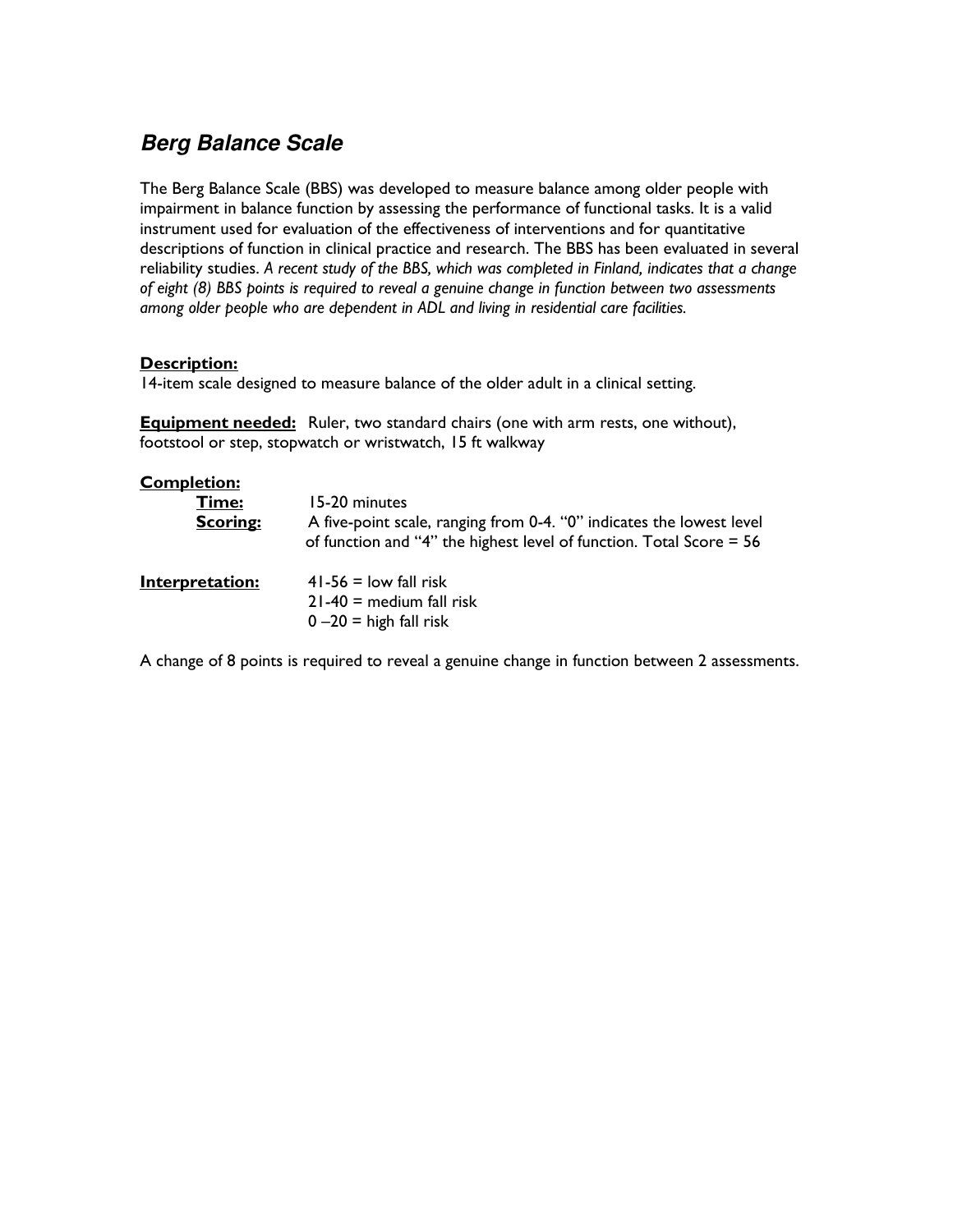# **Berg Balance Scale**

| Name:                                                                                                                                                                                                                                                                                                                                                                                              | Date: $\frac{1}{\sqrt{1-\frac{1}{2}}\cdot\frac{1}{2}}$ |
|----------------------------------------------------------------------------------------------------------------------------------------------------------------------------------------------------------------------------------------------------------------------------------------------------------------------------------------------------------------------------------------------------|--------------------------------------------------------|
|                                                                                                                                                                                                                                                                                                                                                                                                    | Rater:                                                 |
| <b>ITEM DESCRIPTION</b>                                                                                                                                                                                                                                                                                                                                                                            | <b>SCORE (0-4)</b>                                     |
| Sitting to standing<br>Standing unsupported<br>Sitting unsupported<br>Standing to sitting<br><b>Transfers</b><br>Standing with eyes closed<br>Standing with feet together<br>Reaching forward with outstretched arm<br>Retrieving object from floor<br>Turning to look behind<br>Turning 360 degrees<br>Placing alternate foot on stool<br>Standing with one foot in front<br>Standing on one foot |                                                        |

Total \_\_\_\_\_\_\_\_

# GENERAL INSTRUCTIONS

Please document each task and/or give instructions as written. When scoring, please record the lowest response category that applies for each item.

In most items, the subject is asked to maintain a given position for a specific time. Progressively more points are deducted if:

- the time or distance requirements are not met
- the subject's performance warrants supervision
- the subject touches an external support or receives assistance from the examiner

Subject should understand that they must maintain their balance while attempting the tasks. The choices of which leg to stand on or how far to reach are left to the subject. Poor judgment will adversely influence the performance and the scoring.

Equipment required for testing is a stopwatch or watch with a second hand, and a ruler or other indicator of 2, 5, and 10 inches. Chairs used during testing should be a reasonable height. Either a step or a stool of average step height may be used for item  $# 12$ .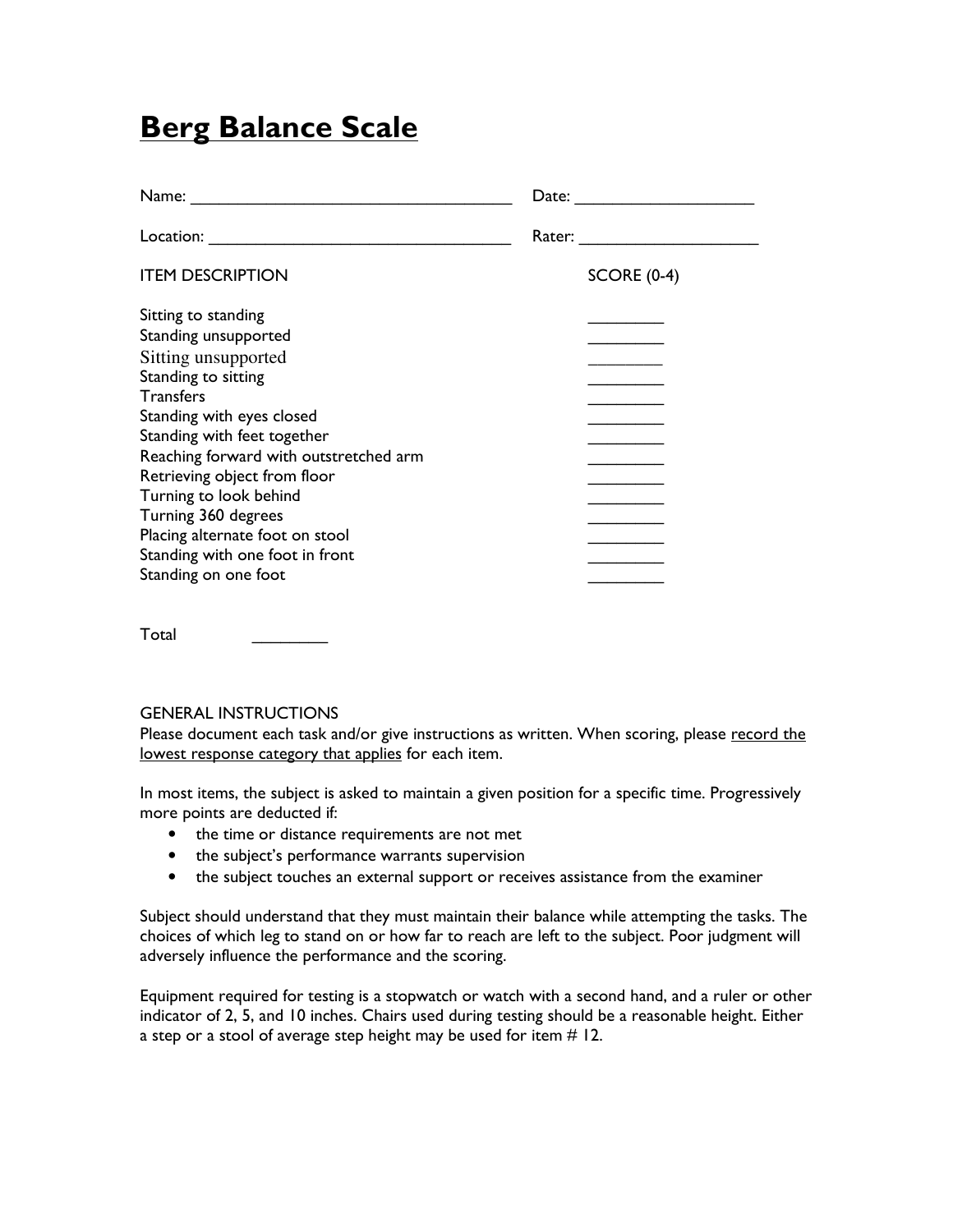# Berg Balance Scale

## SITTING TO STANDING

INSTRUCTIONS: Please stand up. Try not to use your hand for support.

- ( ) 4 able to stand without using hands and stabilize independently<br>
) 3 able to stand independently using hands
- ( ) 3 able to stand independently using hands
- ( ) 2 able to stand using hands after several tries
- ( ) 1 needs minimal aid to stand or stabilize<br>( ) 0 needs moderate or maximal assist to s
- $($   $)$  0 needs moderate or maximal assist to stand

### STANDING UNSUPPORTED

INSTRUCTIONS: Please stand for two minutes without holding on.

- $( ) 4$  able to stand safely for 2 minutes<br> $( ) 3$  able to stand 2 minutes with supe
- ( ) 3 able to stand 2 minutes with supervision
- $( ) 2$  able to stand 30 seconds unsupported
- $( )$  1 areeds several tries to stand 30 seconds unsupported ( ) 0 anable to stand 30 seconds unsupported
- unable to stand 30 seconds unsupported

If a subject is able to stand 2 minutes unsupported, score full points for sitting unsupported. Proceed to item #4.

# SITTING WITH BACK UNSUPPORTED BUT FEET SUPPORTED ON FLOOR OR ON A STOOL

INSTRUCTIONS: Please sit with arms folded for 2 minutes.

- ( ) 4 able to sit safely and securely for 2 minutes<br>( ) 3 able to sit 2 minutes under supervision
- able to sit 2 minutes under supervision
- ( ) 2 able to able to sit 30 seconds
- $( ) 1$  able to sit 10 seconds
- ( ) 0 unable to sit without support 10 seconds

#### STANDING TO SITTING

INSTRUCTIONS: Please sit down.

- ( $)$  4 sits safely with minimal use of hands<br>( $)$  3 controls descent by using hands
- $( )$  3 controls descent by using hands<br> $( )$  2 uses back of legs against chair to
- ( ) 2 uses back of legs against chair to control descent<br>( ) 1 sits independently but has uncontrolled descent
- sits independently but has uncontrolled descent
- ( ) 0 needs assist to sit

#### TRANSFERS

INSTRUCTIONS: Arrange chair(s) for pivot transfer. Ask subject to transfer one way toward a seat with armrests and one way toward a seat without armrests. You may use two chairs (one with and one without armrests) or a bed and a chair.<br>( ) 4 able to transfer safely with minor use of hands

- 
- ( ) 4 able to transfer safely with minor use of hands<br>( ) 3 able to transfer safely definite need of hands
- ( $)$  3 able to transfer safely definite need of hands<br>( $)$  2 able to transfer with verbal cuing and/or sum  $($ ) 2 able to transfer with verbal cuing and/or supervision
- 
- $( )$  1 needs one person to assist<br> $( )$  0 needs two people to assist needs two people to assist or supervise to be safe

#### STANDING UNSUPPORTED WITH EYES CLOSED

INSTRUCTIONS: Please close your eyes and stand still for 10 seconds.

- $( ) 4$  able to stand 10 seconds safely<br> $( ) 3$  able to stand 10 seconds with s
- ( ) 3 able to stand 10 seconds with supervision<br>( ) 2 able to stand 3 seconds
- able to stand 3 seconds
- $( ) 1$  unable to keep eyes closed 3 seconds but stays safely
- ( ) 0 needs help to keep from falling

#### STANDING UNSUPPORTED WITH FEET TOGETHER

INSTRUCTIONS: Place your feet together and stand without holding on.

- 
- ( ) 4 able to place feet together independently and stand 1 minute safely<br>( ) 3 able to place feet together independently and stand 1 minute with s able to place feet together independently and stand 1 minute with supervision
- ( ) 2 able to place feet together independently but unable to hold for 30 seconds<br>( ) I needs help to attain position but able to stand 15 seconds feet together
- ( ) 1 needs help to attain position but able to stand 15 seconds feet together ( ) 0 needs help to attain position and unable to hold for 15 seconds
- needs help to attain position and unable to hold for 15 seconds